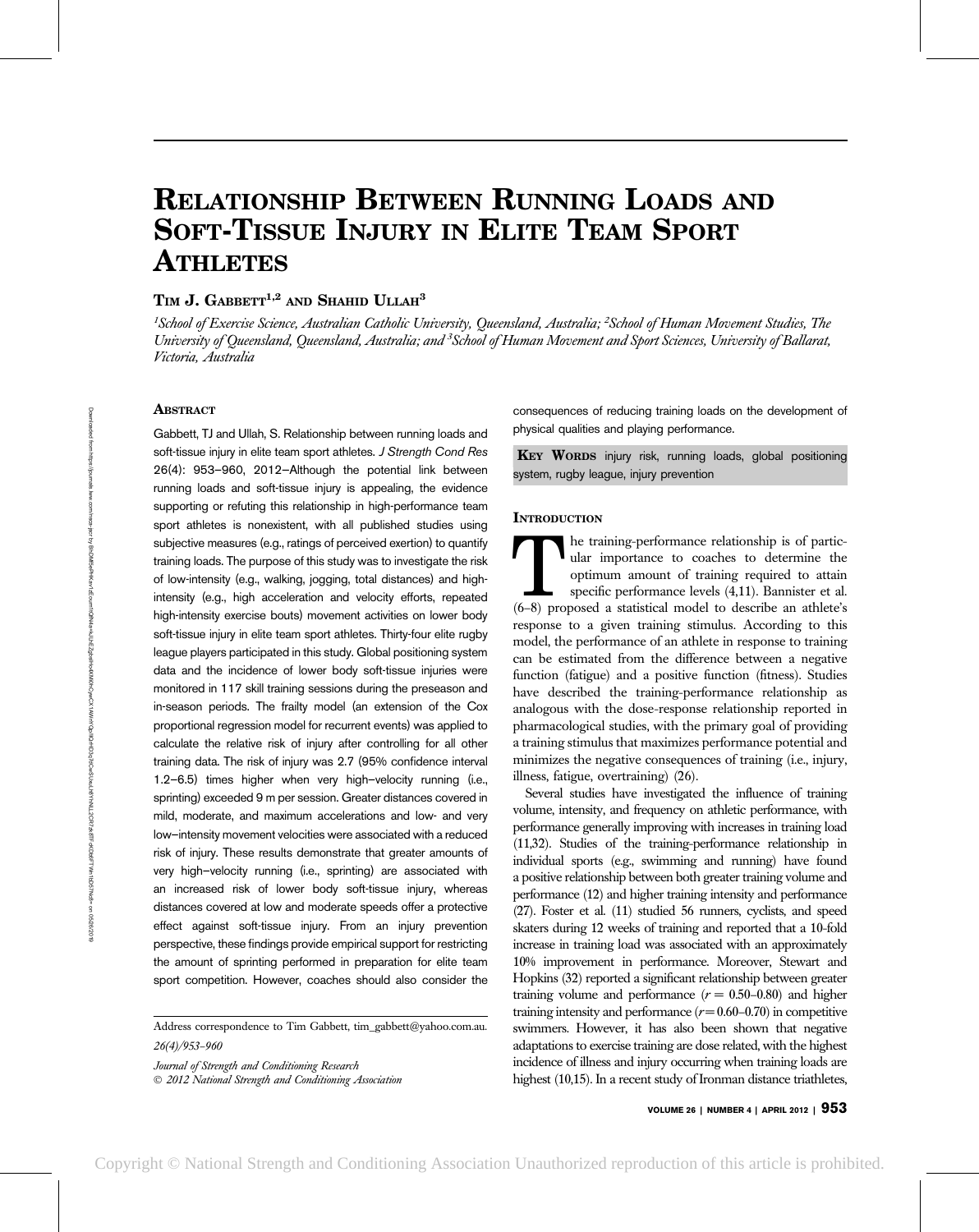Vleck et al. (34) demonstrated a significant relationship between the amount of intensive training sessions performed and the incidence of overuse injury. These findings have been confirmed in studies of international rowers (35) and military personnel (29); higher training loads and running volumes were associated with higher injury rates. A limitation of all of these studies is that training intensities were subjectively determined, and total weekly volumes were not partitioned into the amount of running performed at low and high intensities.

In contrast to most individual sports, team sports (e.g., ice hockey, rugby, soccer, basketball, and lacrosse) are often characterized by short repeated sprints, rapid acceleration, deceleration, and changes of direction and an ability to produce high levels of muscular force extremely rapidly (17,31). As a result, team sport athletes are required to have well-developed speed, strength, muscular power, agility, and maximal aerobic power ( $\text{Vo}_2$ max). Previous studies of team sport athletes have reported significant positive relationships between training loads and training-injury rates (15,21), suggesting that the harder these athletes train, the more injuries they will sustain. Furthermore, reductions in training loads have been shown to reduce training-injury rates and result in greater improvements in  $Vo_2$  max (14). In a squad of high-performance basketball players, Anderson et al. (1) reported a significant relationship  $(r=0.68)$  between training load and injury, suggesting that the periodization pattern of basketball training may be linked to the likelihood of injury. However, it has also been shown that team sport athletes who perform  $\leq 18$  weeks of preseason training before sustaining an initial injury are at increased risk of sustaining a subsequent injury, whereas players with a low off-season  $Vo_2$ max are at increased risk of sustaining an injury (19). Clearly, training for team sports reflects a balance between the minimum training load required to elicit an improvement in fitness and the maximum training load tolerable before sustaining marked increases in injury rates.

A considerable proportion of injuries sustained by team sport athletes are noncontact, soft-tissue issues that occur as a result of excessive training loads, inadequate recovery, and overtraining (13,16,20). These injuries, which are largely preventable, have the potential to impact on team selections and as a result may influence team performance. As team sport athletes use a combination of traditional conditioning, skills -drills, and small-sided games in training, the quantification of running loads for these athletes has often proved difficult. Until recently, estimates of the physiological demands of training (and competition) activities were dependent on timeconsuming and often laborious video tracking technology. With the introduction of microtechnology (e.g., global positioning systems [GPS] and accelerometers) into the high-performance sporting environment, sport scientists are now able to quantify the distance covered in discrete velocity bands, along with short duration, high-acceleration efforts; high-velocity sprints; and repeated high-intensity exercise bouts (18). Furthermore, research from our laboratory (22) has

also recently validated this technology to automatically detect other physically demanding activities that regularly occur in team sport activities (e.g., the frequent tackles and collisions that occur in the rugby codes).

This technology has obvious applications for conditioning coaches responsible for designing and delivering periodized training programs; coaches can quickly identify athletes who have performed the 'planned' training load, and those athletes who may be susceptible to injury or illness because of overtraining. Indeed, conditioning coaches often use GPS data to restrict the amount of high-intensity running athletes perform in a given training session or across training sessions. Although the potential link between running loads and soft-tissue injury is appealing, the evidence supporting or refuting this relationship in high-performance team sport athletes is nonexistent, with all published studies using subjective measures (e.g., ratings of perceived exertion) to quantify training loads. With this in mind, the purpose of this study was to document the running loads performed during training in elite team sport athletes. The second purpose was to investigate the relative risk of lowintensity (e.g., walking, jogging, total distances) and highintensity (e.g., high acceleration and velocity efforts, repeated high-intensity exercise bouts) movement activities on lower body soft-tissue injury in these athletes.

## **METHODS**

#### Experimental Approach to the Problem

Global positioning system and lower body soft-tissue injury data were prospectively recorded over one season in elite National Rugby League (NRL) players. Data were collected during the preseason and in-season periods. The frailty model (an extension of the Cox proportional regression model for recurrent events) (25) was applied to calculate the relative risk of injury after adjusting for all other training data. It was hypothesized that higher total running volumes and greater amounts of very high– velocity running (i.e., sprinting) would be associated with an increased risk of lower body soft-tissue injury.

## **Subjects**

Thirty-four elite team sport athletes (mean  $\pm$  SD age, 23.6  $\pm$ 3.8 years; playing experience,  $55.0 \pm 72.2$  NRL matches; and  $\text{Vo}_2$ max, 54.6  $\pm$  2.4 ml·kg<sup>-1</sup>·min<sup>-1</sup>) participated in this study. All the participants were highly motivated players from the same professional rugby league club that regularly trained as part of the elite NRL squad. All the players were competing in the NRL competition and were free from injury at the commencement of the study. Along with the British Super League, the NRL is considered to be of the highest standard of rugby league competition in the world. All the participants received a clear explanation of the study, and written consent was obtained. The Institution Ethics Committee for Human Investigation approved all experimental procedures.

Movement was recorded by a GPS unit (MinimaxX, Catapult Innovations, Melbourne, Australia) sampling at 5 Hz. The GPS signal provided information on speed, distance, position, and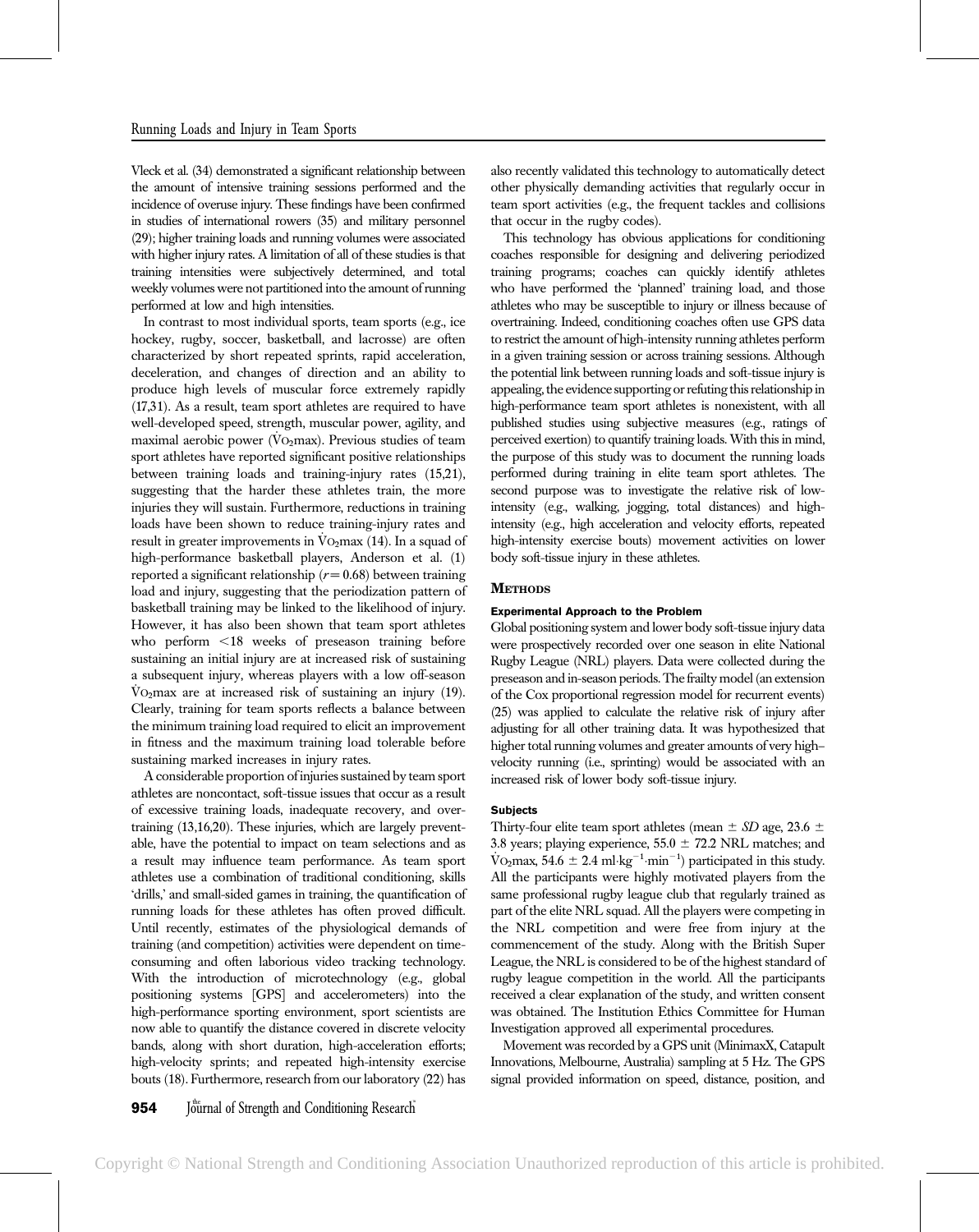| <b>TABLE 1.</b> Running loads of professional rugby league players during the preseason, early-competition, and late-competition phases of the season. |                         |      |                          |      |                           |      |  |  |
|--------------------------------------------------------------------------------------------------------------------------------------------------------|-------------------------|------|--------------------------|------|---------------------------|------|--|--|
|                                                                                                                                                        | Preseason               |      | Early competition        |      | Late competition          |      |  |  |
|                                                                                                                                                        | Mean (range)            | SE   | Mean (range)             | SE   | Mean (range)              | SE   |  |  |
| Total distance (m)                                                                                                                                     | 4,002.6 (971.0-6,750.0) | 65.8 | 3,923.3 (609.0-11,058.0) | 76.2 | 3,448.8 (1,219.0-6,592.0) | 64.9 |  |  |
| Relative distance $(m \cdot min^{-1})$                                                                                                                 | 69.6 (34.6-177.0)       | 1.8  | $62.6(27.6 - 146.0)$     | 0.8  | 67.5 (33.7-147.5)         | 1.1  |  |  |
| Very-low intensity (m)                                                                                                                                 | 577.6 (13.0-1.888.0)    | 14.8 | 566.5 (35.0-1.711.0)     | 13.4 | 441.6 (31.0-930.0)        | 10.9 |  |  |
| Low intensity (m)                                                                                                                                      | 2.417.5 (402.0-4.163.0) | 46.8 | 2.342.3 (198.0-7.376.0)  | 47.0 | 2.038.4 (488.0-3.770.0)   | 42.2 |  |  |
| Moderate intensity (m)                                                                                                                                 | 831.3 (111.0-1,714.0)   | 14.3 | 812.2 (166.0-2.216.0)    | 17.2 | 786.2 (306.0-1.768.0)     | 16.7 |  |  |
| High intensity (m)                                                                                                                                     | 181.7 (4.0–520.0)       | 4.8  | 186.0 (16.0-641.0)       | 5.3  | 188.9 (23.0-684.0)        | 5.3  |  |  |
| Very-high intensity (m)                                                                                                                                | 19.5 (0-134.0)          | 1.2  | $13.6(0-100.0)$          | 1.0  | $12.2(0 - 74.0)$          | 0.9  |  |  |
| Total high-speed running (m)                                                                                                                           | 211.4 (4.0-614.0)       | 5.8  | 199.3 (16.0-685.0)       | 5.9  | 200.4 (23.0-684.0)        | 5.5  |  |  |
| Mild acceleration (m)                                                                                                                                  | 199.9 (55.0–379.0)      | 3.5  | 204.8 (37.0-583.0)       | 3.9  | 152.2 (28.0-412.0)        | 4.3  |  |  |
| Moderate acceleration (m)                                                                                                                              | 229.4 (35.0-488.0)      | 5.0  | 249.8 (50.0-663.0)       | 4.9  | 133.6 (8.0-463.0)         | 6.1  |  |  |
| Maximum acceleration (m)                                                                                                                               | 141.3 (0-345.0)         | 4.1  | 167.7 (26.0-462.0)       | 3.6  | 57.0 (0-276.0)            | 4.6  |  |  |
| Repeated high-intensity effort bouts (no.)                                                                                                             | $4.7(0.0 - 15.0)$       | 0.2  | $7.0(0.0-19.0)$          | 0.4  | $2.0(0.0-9.0)$            | 0.1  |  |  |

\*Velocity: very low intensity = 0–1 m·s $^{-1}$ ; low intensity = 1–3 m·s $^{-1}$ ; moderate intensity = 3–5 m·s $^{-1}$ ; high intensity = 5–7 m·s $^{-1}$ ; very high intensity = >7 m·s $^{-1}$ ; total high-speed running = all distance covered >5 m·s<sup>-1</sup>; acceleration: mild acceleration = 0.55–1.11 m·s<sup>-2</sup>; moderate acceleration = 1.12–2.78 m·s<sup>-2</sup>; maximum acceleration = ≥2.79 m·s<sup>-2</sup>;<br>repeated high-intensity effort bouts: 3 or m error.

acceleration. The GPS unit also include triaxial acceleration. The GPS unit also included triaxial accelerometers

l G

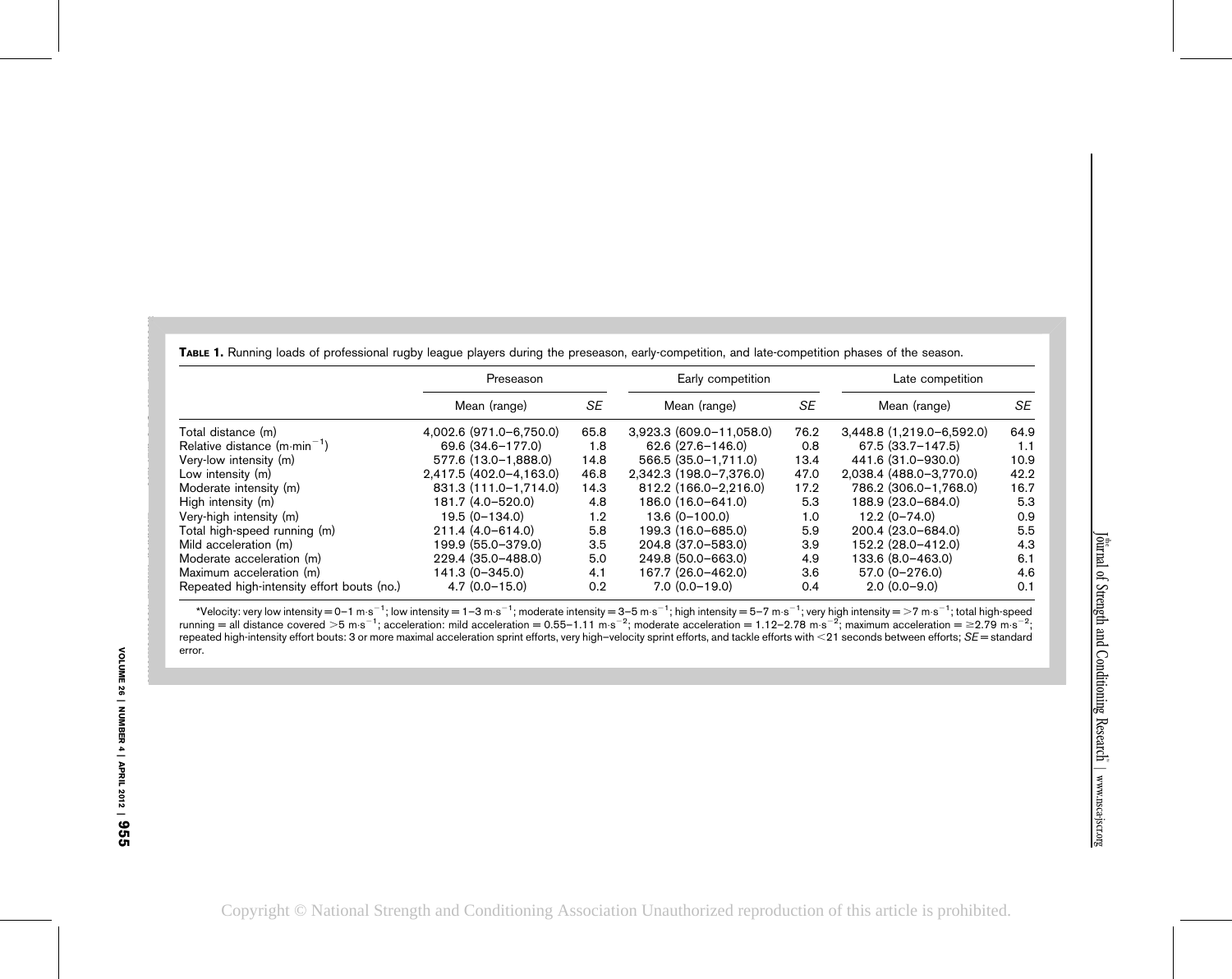

includes all distances covered  $>5$  m·s<sup>-1</sup>.

and gyroscopes sampling at 100 Hz, to provide greater accuracy on speed and acceleration and information on physical contact and repeated high-intensity efforts (RHIEs). The unit was worn in a small vest, on the upper back of the players.

Data were categorized into (a) discrete acceleration bands, corresponding to mild  $(0.55-1.11 \text{ m}\cdot\text{s}^{-2})$ , moderate  $(1.12-2.78$ m·s<sup>-2</sup>), and maximal ( $\geq$ 2.79 m·s<sup>-2</sup>) accelerations (2); (b) discrete movement velocity bands, corresponding to very low– intensity  $(0-1 \text{ m}\cdot\text{s}^{-1})$ , low-intensity  $(1-3 \text{ m}\cdot\text{s}^{-1})$ , moderateintensity  $(3-5 \text{ m}\cdot\text{s}^{-1})$ , high-intensity  $(5-7 \text{ m}\cdot\text{s}^{-1})$ , and very high-intensity  $(>7 \text{ m} \cdot \text{s}^{-1})$  velocities (9); and (c) RHIE bouts (18). An RHIE bout was defined as 3 or more high-acceleration, high-velocity, or contact efforts with  $\leq$ 21 seconds recovery between efforts (3,18). Several authors have found the accuracy of GPS technology for measuring the movement of athletes to be very good, including Townshend et al. (33) who reported that 90.8% of GPS velocity measurements were  $\leq 0.1 \text{ m}\cdot\text{s}^{-1}$  from actual velocity and that the mean distance error was  $1.1 \pm 0.3$  m. The GPS units used in this study have been shown to have acceptable reliability and validity for estimating total distances and total distance covered at high intensities (28), whereas the accelerometers and gyroscopes embedded in the units have also been shown to offer a valid measurement of tackles and repeated efforts commonly observed in collision sports (22).

The GPS data and the incidence of lower body soft-tissue injuries were monitored over one NRL season. Data were collected from 117 skills training sessions during the preseason and in-season periods. The season lasted from November through September. Each player participated in up to 5 skills or conditioning sessions per week. The players

|                       |                 |        | Transient            |        | Time loss                  |                | Missed matches             |  |
|-----------------------|-----------------|--------|----------------------|--------|----------------------------|----------------|----------------------------|--|
| Positional<br>group   | Exposure<br>(h) | Number | Rate<br>$(95% \nC)$  | Number | Rate<br>$(95% \text{ Cl})$ | Number         | Rate<br>$(95% \text{ Cl})$ |  |
| Hit-up forwards       | 320.3           | 11     | $34.3(17.1 - 61.4)$  | 12     | $37.5(19.4 - 65.4)$        | $\overline{2}$ | $6.2(0.8-22.6)$            |  |
| Wide running forwards | 258.8           | 21     | $81.2(50.2 - 124.0)$ | 7      | 27.1 (10.9-55.7)           |                | $3.9(0.1 - 21.5)$          |  |
| Adjustables           | 308.7           | 2      | $6.5(0.8-23.4)$      | 15     | 48.6 (27.2-80.1)           | 5              | $16.2(5.3 - 37.8)$         |  |
| Outside backs         | 181.0           | 6      | $33.1(12.2 - 72.2)$  | 13     | 71.8 (38.2-122.8           | 6              | $33.1(12.2 - 72.2)$        |  |

 $\epsilon$  2. Injury incidence by different playing positions in professional rugby league players

\*CI = confidence interval.

†All injuries were classified as a transient (no training missed), time loss (any injury resulting in missed training), or a missed match (any injury resulting in a subsequent missed match) injury. Rates are reported per 1,000 training hours (and 95% CI).

## **956** Journal of Strength and Conditioning Research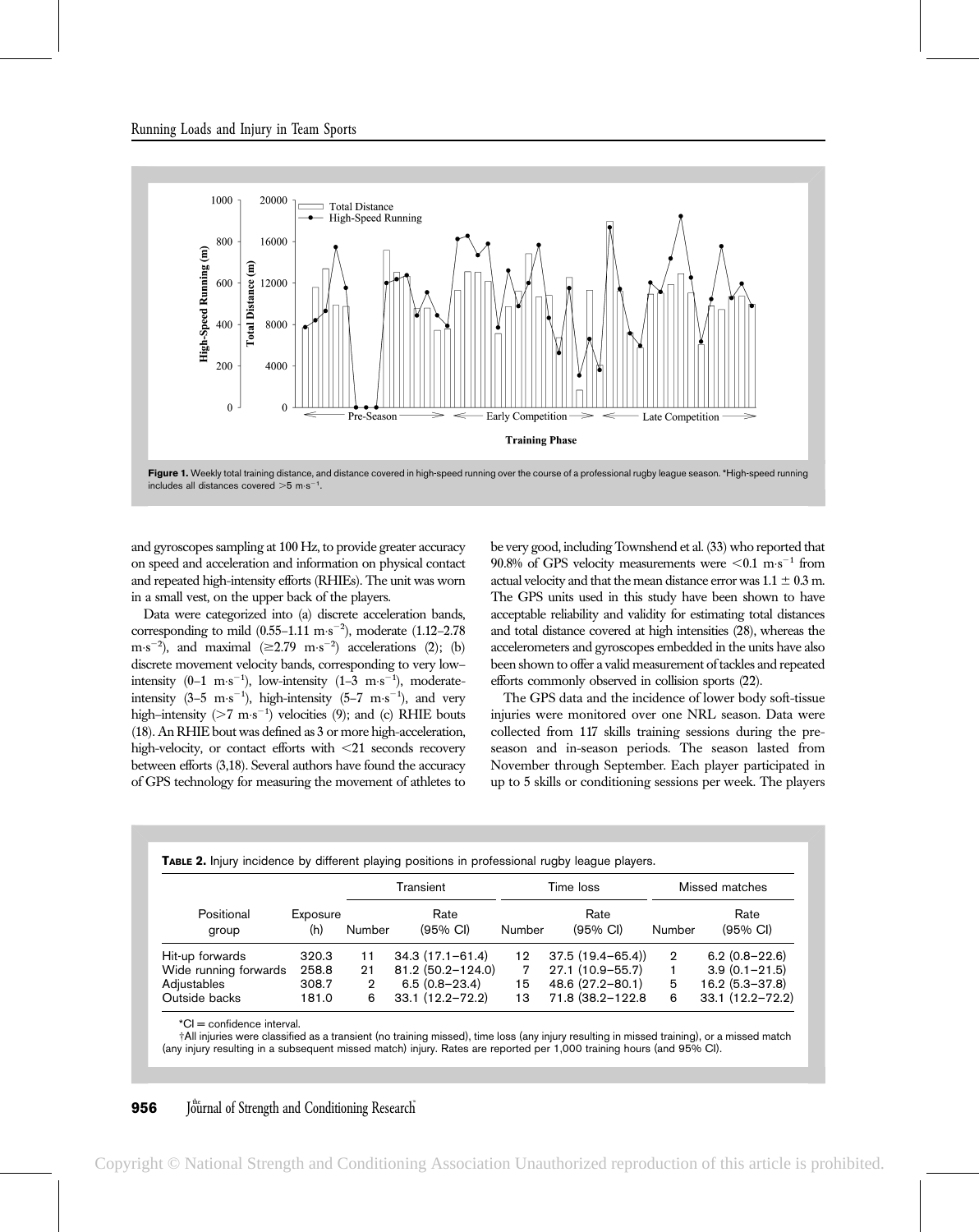|                                            |                                   | Injury incidence (95% CI)         |                         |                     |  |
|--------------------------------------------|-----------------------------------|-----------------------------------|-------------------------|---------------------|--|
| Risk factors                               | Transient                         | Time loss                         | Missed matches          |                     |  |
| Injury history in the previous season      | No                                | $36.7(21.7 - 57.9)$               | $42.8(26.5 - 65.4)$     | $12.2(4.5-26.6)$    |  |
|                                            | Yes                               | $38.1(23.9 - 57.6)$               | 45.0 (29.4–65.9)        | $13.8(6.0-27.3)$    |  |
| Total distance                             | ≤3,910 $m$                        | 57.4 (36.0-87.0)                  | 67.9 (44.3–99.5)        | $18.3(7.3 - 37.0)$  |  |
|                                            | $>3,910$ m                        | $26.2(15.6 - 41.5)$               | $30.6(19.0 - 46.8)$     | $10.2(4.1 - 21.0)$  |  |
| Relative distance                          | $≤ 60$ m·min <sup>-1</sup>        | 36.4 (22.8-55.0)                  | 44.6 (29.4–64.9)        | $13.2(5.7-26.1)$    |  |
|                                            | $>60$ m $\cdot$ min <sup>-1</sup> | $39.1(23.2 - 61.8)$               | $43.5(26.6 - 67.1)$     | $13.0(4.8-28.3)$    |  |
| Very-low intensity                         | $≤542$ m                          | 57.5 (36.0-87.0)                  | 65.3 (42.3–96.4)        | 18.3 (7.4–37.7)     |  |
|                                            | $>542$ m                          | $26.5(15.7 - 41.9)$               | $32.4(20.3 - 49.1)$     | $10.3(4.1 - 21.2)$  |  |
| Low intensity                              | $\leq$ 2,342 m                    | $57.6(36.1 - 87.2)$               | 70.7 (46.6-102.9) $\pm$ | 18.3 (7.4-37.8)     |  |
|                                            | $>2.342$ m                        | $26.5(15.7 - 41.9)$               | $29.5(18.0 - 45.5)$     | $10.3(4.1 - 21.3)$  |  |
| Moderate intensity                         | $≤782$ m                          | 60.8 $(39.7 - 89.1)$ ‡            | 63.1 (41.6-91.9)        | 23.4 (11.2-43.0)    |  |
|                                            | $>782$ m                          | $22.1(12.1-37.1)$                 | $31.5(19.3 - 48.7)$     | $6.3(1.7-16.2)$     |  |
| High intensity                             | $≤175$ m                          | $42.2(26.1 - 64.5)$               | 48.2 (30.9-71.8)        | $14.1 (5.7 - 29.0)$ |  |
|                                            | $>175$ m                          | $33.7(20.3 - 52.6)$               | $40.8(25.8 - 61.2)$     | $12.4(5.0-25.6)$    |  |
| Very-high intensity                        | $\leq$ 9 m                        | $31.2(18.2 - 50.0)$               | 47.8 (31.2-70.0)        | $12.9(5.2-26.5)$    |  |
|                                            | >9 m                              | 44.5 (28.2-66.7)                  | $40.6(25.1 - 62.1)$     | $13.5(5.4 - 27.9)$  |  |
| Total high intensity                       | $≤190$ m                          | $39.1(23.9 - 60.4)$               | 43.0 (27.0-65.1)        | $13.7(5.5-28.1)$    |  |
|                                            | $>190$ m                          | $35.9(21.9 - 55.4)$               | 44.9 (29.0-66.2)        | $12.6(5.0-25.9)$    |  |
| Mild acceleration                          | $≤186$ m                          | $70.4(47.1-101.1)$                | 67.9 $(45.1 - 98.2)$ :  | 17.0 (6.8–35.0)     |  |
|                                            | $>186$ m                          | $16.9(8.5 - 30.3)$                | 29.3 (17.6-45.7)        | $10.8(4.3-22.2)$    |  |
| Moderate acceleration                      | $\leq$ 217 m                      | 65.3 $(43.0 - 95.0)$ :            | $70.1(47.0-100.7)$      | $16.9(6.8 - 34.9)$  |  |
|                                            | $>217$ m                          | $20.1(10.7 - 34.3)$               | 27.8 (16.5-43.9)        | $10.8(4.3-22.2)$    |  |
| Maximum acceleration                       | $≤143$ m                          | 61.6 $(39.9 - 91.0)$ <sup>±</sup> | 69.0 (45.9-99.7) ±      | $14.8(5.4 - 32.2)$  |  |
|                                            | $>143$ m                          | 22.9 (12.8-37.8)                  | $29.0(17.5 - 45.3)$     | $12.2(5.3-24.1)$    |  |
| Repeated high-intensity effort bouts (no.) | ≤3                                | 46.3 (26.5-75.2)                  | 46.3 (26.5-75.2)        | 14.5 (4.7-33.8)     |  |
|                                            | >3                                | $35.5(20.3 - 57.6)$               | 55.4 (35.9–81.8)        | $11.1 (3.6 - 25.9)$ |  |

TABLE 3. Potential risk factors for soft-tissue training injuries in professional rugby league players.

\*CI = confidence interval.

†All injuries were classified as a transient (no training missed), time loss (any injury resulting in missed training), or a missed match (any injury resulting in a subsequent missed match) injury. Rates are reported per 1,000 training hours (and 95% CI).

 $\sharp p < 0.01$ .

were assigned to 1 of 4 positional groups; training for these groups differed relative to specific on-field skills and physiological demands. The 4 groups included hit-up forwards (props), wide running forwards (second row and locks), adjustables (hookers, halfbacks, five-eighths, and fullbacks), and outside backs (centers and wing). The players were allocated into the positional group at the beginning of the season and remained in that training group for the duration of the season. Skill sessions were designed to develop passing and catching skills, tackling technique, support play, defensive line speed and shape, and ball control. Although some differences existed in the intensity of activities performed throughout the season, the types of activities performed in the preseason training phase were similar to those in the early-competition and late-competition training phases. The duration of training sessions was typically between 60 and 100 minutes.

An injury was defined as any noncontact, lower body softtissue injury suffered by a player during a training session. The soft-tissue injuries in this study included muscular strains, tears,

and tendon injuries. All the injuries were diagnosed by the club physiotherapist and were classified as a transient (no training missed), time loss (any injury resulting in missed training) (22), or a missed match (any injury resulting in a subsequent missed match) injury (23,24). Injury was verified by the presence of one of more of the following characteristics: pain, tenderness, swelling, and restricted range of motion.

## Statistical Analyses

Descriptive statistics were expressed as means, ranges, and the standard errors (SEs) of running loads during the preseason, early-competition, and late-competition phases of the season. Injury incidence was calculated by dividing the total number of injuries by the total number of training hours and expressed as rates per 1,000 hours. The 95% confidence intervals (CIs) were calculated using the Poisson distribution, and the level of significance was set at  $p \le 0.05$ . The frailty model (an extension of the Cox proportional regression model for recurrent events) (25) was applied to calculate the relative risk of injury after adjusting for all other training data. The SPSS (version 18.0)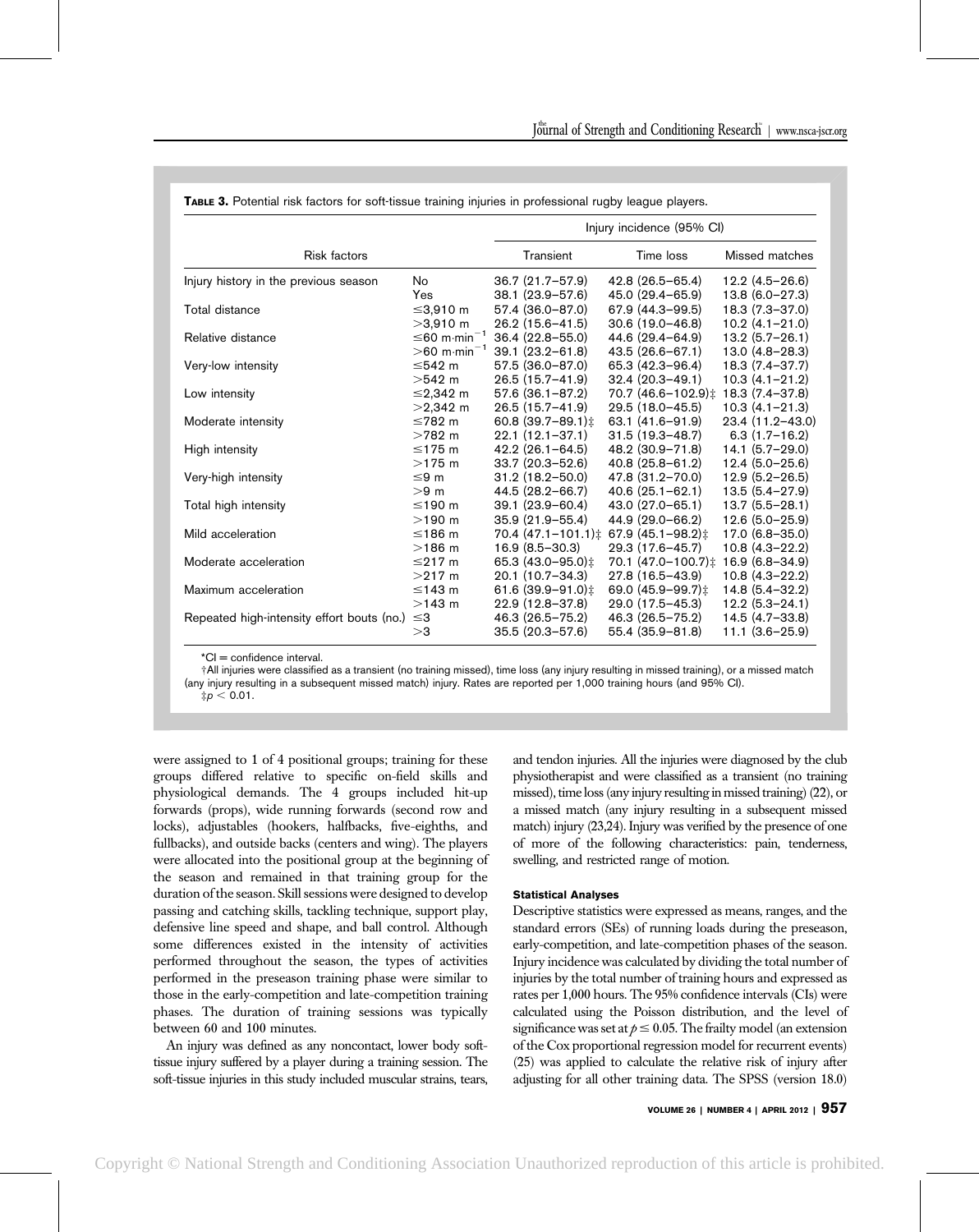|                                                                     | Relative risk (95% CI)      |                               |                   |  |
|---------------------------------------------------------------------|-----------------------------|-------------------------------|-------------------|--|
| <b>Risk factors</b>                                                 | Transient                   | Time lost                     | Missed matches    |  |
| Injury history in the previous season (no vs. yes)                  | $1.4(0.6-2.8)$              | $0.7(0.4-1.4)$                | $0.9(0.2 - 4.1)$  |  |
| Total distance $(\leq 3,910 \text{ vs. } >3,910 \text{ m})$         | $0.6(0.3-1.4)$              | $0.5(0.2 - 1.1)$              | $1.1(0.2 - 6.0)$  |  |
| Relative distance ( $\leq 60$ vs. $> 60$ m·min <sup>-1</sup> )      | $1.2(0.5-2.6)$              | $0.8(0.4-1.6)$                | $0.7(0.2 - 2.8)$  |  |
| Very-low intensity ( $\leq$ 542 vs. > 542 m)                        | $0.6(0.2 - 1.3)$            | $0.4(0.2 - 0.9)$ <sup>+</sup> | $0.4(0.1-2.8)$    |  |
| Low intensity ( $\leq$ 2,342 vs. $>$ 2,342 m)                       | $0.5(0.2 - 1.1)$            | $0.5(0.2 - 0.9)$ <sup>+</sup> | $1.2(0.2 - 5.5)$  |  |
| Moderate intensity ( $\leq$ 782 vs. >782 m)                         | $0.4(0.2 - 1.1)$            | $0.5(0.2 - 1.0)$              | $0.5(0.1 - 2.3)$  |  |
| High intensity ( $\leq$ 175 vs. >175 m)                             | $0.8(0.2 - 3.1)$            | $0.9(0.3 - 3.4)$              | $2.9(0.1 - 16.5)$ |  |
| Very-high intensity ( $\leq$ 9 vs. >9 m)                            | $2.7(1.2-6.5)$ <sup>+</sup> | $0.7(0.3-1.6)$                | $0.6(0.1 - 3.1)$  |  |
| Total high intensity ( $\leq$ 190 vs. $>$ 190 m)                    | $0.5(0.1-2.1)$              | $1.8(0.4 - 7.4)$              | $0.7(0.1 - 30.6)$ |  |
| Mild acceleration ( $\leq$ 186 vs. >186 m)                          | $0.2(0.1-0.4)$              | $0.5(0.2 - 1.1)$              | $1.5(0.3 - 8.6)$  |  |
| Moderate acceleration ( $\leq$ 217 vs. > 217 m)                     | $0.3(0.1-0.6)$              | $0.4(0.2-0.9)$ <sup>+</sup>   | $1.4(0.3 - 7.5)$  |  |
| Maximum acceleration ( $\leq$ 143 vs. >143 m)                       | $0.4(0.2-0.8)$ <sup>+</sup> | $0.5(0.2 - 0.9)$ <sup>+</sup> | $1.8(0.4 - 8.8)$  |  |
| Repeated high-intensity effort bouts $(\leq 3$ bouts vs. > 3 bouts) | $0.9(0.4-2.0)$              | $1.6(0.8-3.3)$                | $1.0(0.2 - 4.4)$  |  |

TABLE 4. Relative risks of potential risk factors for soft-tissue training injuries in professional rugby league players.

\*All injuries were classified as a transient (no training missed), time loss (any injury resulting in missed training), or a missed match (any injury resulting in a subsequent missed match) injury.

 $\dagger p < 0.05$ .  $\sharp p < 0.01$ .

and R (version 2.12.1) (30) software were used to analyze the data. Based on a total of 101 injuries from 3,978 player-sessions (i.e., 34 players participating in 117 training sessions), the calculated statistical power to establish the relationship between running loads and soft-tissue injuries was  $\geq 80\%$  (5).

## **RESULTS**

The running loads performed during the preseason, earlycompetition, and late-competition phases of the season are shown in Table 1 and Figure 1. Total distances were higher in the preseason than in the early- and late-competition training phases.

The incidence of transient soft-tissue injuries was 37.4 (95% CI 26.7–51.0) per 1,000 hours. The incidence of injury resulting in time loss was approximately 3 times higher (42.1 [95% CI 30.7–56.3] per 1,000 hours) than that resulting in a missed match (13.1 [95% CI 7.2–22.0] per 1,000 hours). Wide running forwards had higher incidence rates for no time loss injuries (81.2 [95% CI 50.2–124.0] per 1,000 hours) than the other positional groups (Table 2). However, injuries resulting in time loss (71.8 [95% CI 38.2–122.8] per 1,000 hours) and missed matches (33.1 [95% CI 12.2–72.2] per 1,000 hours) were higher in the outside backs than in the other positional groups.

The distance covered in mild, moderate and maximum accelerations, and at moderate intensity movement velocities were found to be significant risk factors for no time loss injuries. Similar factors (distances covered in mild, moderate and maximum accelerations, and low-intensity movement velocities) were also found to predict the incidence rates for time loss injuries. Because of the small number of cases, no factors were found to be significantly related with missed match injuries (Table 3).

When adjusting other factors, the frailty model showed that the risk of no time loss injury was 2.7 (95% CI 1.2–6.5) times higher when very high–intensity running exceeded 9 m per session, compared with  $\leq$ 9 m per session (Table 4). The distances covered in mild, moderate, and maximum accelerations were found to be significantly related with no time loss injuries; the higher the acceleration, the lower the risk of no time loss injuries (0.2 [95% CI 0.1–0.4] for mild acceleration; 0.3 [95% CI 0.1–0.6] for moderate acceleration; 0.4 [95% CI 0.2–0.8] for maximum acceleration). Very low– and low-intensity movement velocities and moderate and maximum accelerations were found to be significantly related to the risk of time loss injuries. A 60% lower risk of time loss injury was observed (relative risk 0.4, 95% CI 0.2–0.9) when very low–intensity running exceeded 542 m per session, compared with  $\leq 542$  m per session and when the distance covered in moderate acceleration activity was  $>217$  m per session, compared with  $\leq$ 217 m per session. The relative risk of injury was lower (relative risk 0.5, 95% CI 0.2–0.9) when the distance covered in low-intensity running was  $\geq 2,342$  m per session and maximum acceleration distance was  $>143$  m per session.

## **DISCUSSION**

This study is the first to investigate the relationship between running loads and lower body soft-tissue injury risk in elite team sport athletes. This study also adds to the training-injury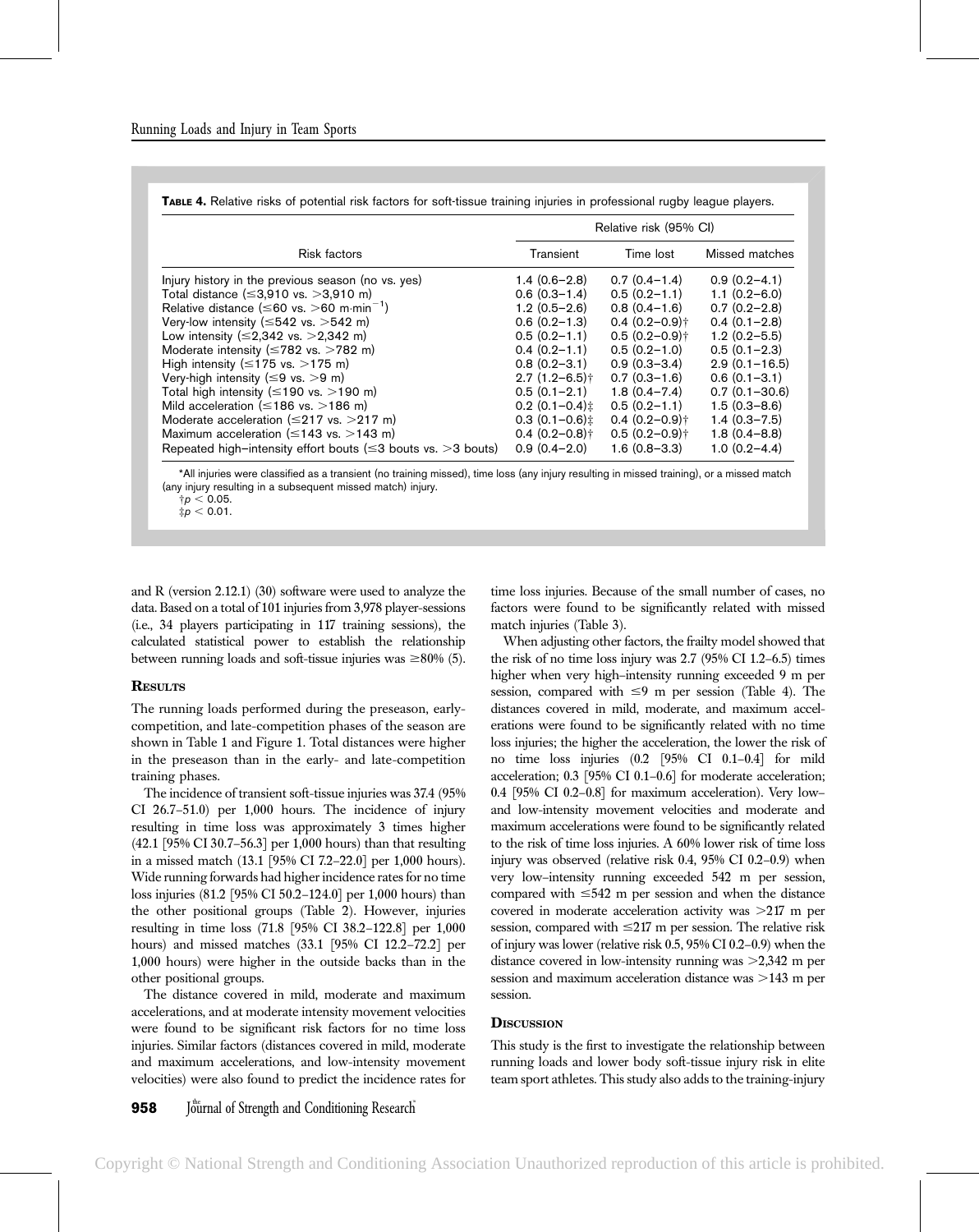literature by using a novel emerging technology (i.e., GPS and associated microtechnology) commonly used to monitor training loads in the elite team sport environment. The results of this study demonstrate that greater amounts of very high– velocity running (i.e., sprinting) are associated with an increased relative risk of lower body soft-tissue injury. In addition, the relative risk of sustaining a soft-tissue injury was significantly lower in players who covered greater distances at very low, low, and moderate intensities. From an injury prevention perspective, these findings provide empirical support for restricting the amount of sprinting performed in preparation for elite team sport competition.

The incidence and relative risk of soft-tissue injury was lower in players who covered greater distances at very low (i.e.,  $0-1 \text{ m·s}^{-1}$ ), low (i.e.,  $1-3 \text{ m·s}^{-1}$ ), and moderate (i.e.,  $3-5 \text{ m}\cdot\text{s}^{-1}$ ) intensities. These findings are in direct contrast to our hypothesis that greater running volumes would be associated with a higher incidence of injury. Previous studies of military personnel have demonstrated that higher running volumes were associated with higher injury rates (29). A limitation of that study was that total weekly volumes were estimated and were not partitioned into the amount of running performed at low and high intensities. With advances in player tracking technology, we were able to measure total distances, and distances covered at low, moderate, and high velocities, maximal acceleration efforts, and RHIE (i.e., sprinting and tackling) bouts. Given the importance of tackling, collisions, and repeated efforts to physical performance in rugby league (22), and the likelihood that these highly intense activities could contribute to injury risk, it was thought imperative to quantify these activities relative to soft-tissue injuries. Although the average total distances performed in this study would not be considered excessive and are likely much lower than those performed by other team sport athletes where a greater emphasis is on running as a conditioning modality (e.g., Australian football), the present findings demonstrate that the total distance covered and distances covered at low and moderate speeds offer minimal soft-tissue injury risk, with distances covered at lower intensities actually providing a protective effect against soft-tissue injury.

Greater than 9 m of very high–intensity running (i.e., highvelocity sprinting) per session was associated with a 2.7 times greater relative risk of injury than low amounts of high-speed running. These findings highlight that the volume of highspeed running contributes significantly to injury risk in elite team sport athletes. Although 9 m of very high–velocity running per session is negligible, it should be noted that the majority of sprint efforts performed in team sports are short duration, maximal acceleration efforts that do not achieve maximal velocities (31). Moreover, higher volumes of mild, moderate, and maximum acceleration efforts were associated with a reduced relative risk of soft-tissue injury. Although these findings provide empirical support for limiting the amount of high-velocity sprinting performed in training sessions, a fine balance exists between restricting training loads for injury prevention purposes and increasing training loads to physically prepare players for the most demanding periods of competition. Indeed, the finding that relative training intensity (i.e., meters per minute) was not associated with soft-tissue injury risk should encourage coaches to maintain intensity within the training environment.

It should be noted that although the overall incidence of soft-tissue training injuries resulting in a missed match was high (13.1 per 1,000 training hours), no running variables were significantly associated with missed match injury risk. Furthermore, none of the running variables increased the relative risk of time loss injury, with low- and very-low velocity running, and distances covered in mild, moderate, and maximum accelerations offering a protective effect against time lost through soft-tissue injury. Although various running variables were associated with transient injury risk, these findings indicate that the running loads described in this study had minimal influence over the incidence or relative risk of severe (i.e., time loss or missed match) injuries.

Although the incidence of training injuries in this study (13.1 per 1,000 training hours) was lower than that previously reported for match injuries (60.3 per 1,000 playing hours) (23), injury rates were of sufficient concern to warrant an understanding of training demands and the relative risk of injury with different running loads. Although wide running forwards had the greatest incidence of transient injuries, soft-tissue injuries resulting in lost training time and missed matches were greatest in the outside backs positional group. Interestingly, the outside backs positional group have also been reported to perform more high-speed running, achieve higher absolute and relative velocities, and be involved in a greater number of maximal acceleration efforts during competition than any of the other rugby league positional groups (18).

In conclusion, this study investigated the relative risk of low- and high-intensity running loads on lower body softtissue injury in elite team sport athletes. The results of this study demonstrate that greater amounts of very high–velocity running (i.e., sprinting) are associated with an increased relative risk of lower body soft-tissue injury. From an injury prevention perspective, these findings provide empirical support for restricting the amount of sprinting performed in preparation for elite team sport competition.

## PRACTICAL APPLICATIONS

The results of this study have several practical implications for the strength and conditioning coach. Although it has been suggested that high running volumes increase the risk of softtissue injury, evidence supporting the link between running loads and soft-tissue injury is far from substantive. Greater distances covered in very low, low, and moderate speed running were associated with a lower risk of soft-tissue injury, whereas greater amounts of very high–velocity running (i.e., sprinting) were associated with an increased risk of soft-tissue